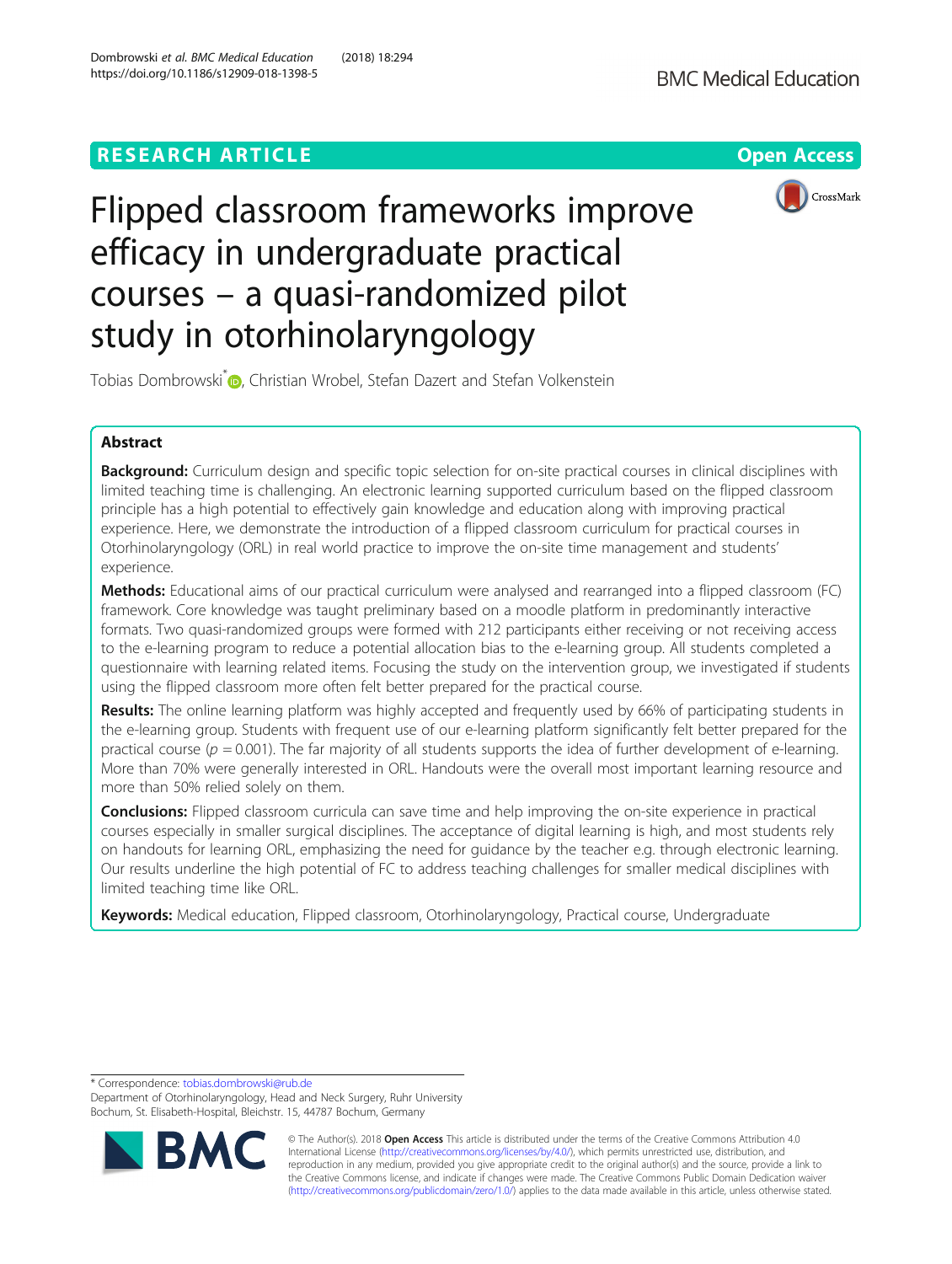## Background

While electronic learning (e-learning) approaches have become popular in teaching, face-to-face learning environments are still most commonly used in undergraduate medical education. Although offering a broad range of useful supplements to classical teaching, the existing medical e-learning resources are poorly integrated into framework curricula [\[1](#page-6-0)]. Therefore, there is still a lot of potential for reasonably combining e-learning and face-to-face teaching into structured learning environments [\[2\]](#page-6-0). Regarding undergraduate Otorhinolaryngology (ORL) teaching, we even see particular significance for e-learning applications. First, classical learning strategies guided by textbooks and lecture notes are strongly influenced by educational resources available online, potentially increasing unguided and unstructured learning. Second, within undergraduate medical education curricula worldwide, ORL topics are usually considered low priority and have limited teaching hours leading to short exposure periods to this subject [[2](#page-6-0)–[5](#page-6-0)]. However, the core topics of ORL and the practical skills involved are of high importance for numerous other disciplines in medicine, e.g. general medicine or pediatrics [[2](#page-6-0)]. Students are therefore individually responsible to bridge these divergences which often results in poor preparation prior to practical courses and consequentially reduced benefit [[4,](#page-6-0) [5](#page-6-0)]. Furthermore, by including the special equipment and examinations that are required in ORL clinics, only a small portion of students feel prepared for common clinical ORL conditions [[6](#page-6-0)].

Recently, the concept of the flipped classroom was proposed as a modern and suitable model for medical education and has been established mainly for learning preclinical subjects like anatomy or biochemistry. Students autonomously study both the basic and theoretical aspects of a given topic. Subsequently, they meet with the lecturer to gain deeper insights and to work through problem-solving exercises [\[1](#page-6-0), [7](#page-6-0)–[9](#page-6-0)]. Supported by recent reviews and a meta-analysis about flipped classrooms in medical education, this teaching concept may have a high potential for improving knowledge and education also in ORL, along with improving practical experiences [\[10](#page-6-0)–[12](#page-6-0)]. Therefore, based on Prober and Khan's suggestions for introducing structured e-learning programs and the flipped-classed principle into undergraduate medical education, we have developed a novel framework curriculum based on the development of an online platform that runs in conjunction with our practical ORL course [\[1](#page-6-0), [13\]](#page-6-0). We expected a relevant effect on our practical course due to reduced on-site theoretical introduction and more participation in clinical workflows, optimizing the on-site ORL experience of students and teachers. Here, we present the innovative design of our learning environment, along with an evaluation of the students' experience.

#### **Methods**

Changing the curriculum of our practical ORL course was primarily driven by the idea to improve student's clinical experience in ORL. While suffering from limited teaching time (2 days, 5 h each) during this mandatory course for all medical students, teachers felt that students usually were poorly prepared and the practical experience was significantly reduced by the introduction to basic ORL topics. Searching for potential improvements without increasing the predetermined on-site teaching time, we felt that the flipped classroom principle may be useful to approach this problem. The flipped classroom is based on the idea, that students autonomously prepare basic aspects of a topic, the 'theory', before meeting the teacher for deeper insights and problem-solving exercises, the 'homework' [[1,](#page-6-0) [7](#page-6-0)–[9\]](#page-6-0). Thus, the classical roles of students and teachers, as well as the chronology of a course or lecture are 'flipped'.

To develop our flipped-classroom's structure, we followed the suggestions of Prober and Khan (2013) [[1\]](#page-6-0).

First, we examined our practical curriculum and identified repetitively taught time-consuming content that was deemed appropriate for online teaching (Fig. [1](#page-2-0)). Afterwards, we separated educational aims in this respect. Hence, we defined the "framework of core knowledge" [[1](#page-6-0)] and the educational objectives for the practical course (Table [1\)](#page-2-0).

Secondly, we implemented our learning environment based on the open source Moodle learning management system (LMS). We produced videos that were shorter than five minutes each containing information about the clinical examination, e.g. of the ear, rhinoscopy and endoscopy along with a presentation of anatomical landmarks. Other relevant topics were taught in predominantly interactive formats (e.g. guided clinical cases, quizzes on visual diagnoses or tests). For those interested in deeper insights, we proposed supplemental material (e.g. principles of ORL surgeries) and advanced non-mandatory courses corresponding to Prober ad Khan's step three.

To investigate the students' success (does the flipped classroom improve the on-site ORL experience?) and satisfaction (is the flipped classroom appropriate?) with the flipped classroom curriculum, we planned an evaluation based on a questionnaire (Additional file [1\)](#page-6-0). The study was accompanying the introduction of the flipped classroom curriculum into the mandatory,  $2 \times 5$  h ORL practical course in the fifth year of medical studies, equivalent to the third clinical year. Students were assigned to the practical course by the university's medical education office based on scheduling purposes and evenly distributed over a whole semester without influence by the authors. Therefore, launching the online platform and new curriculum at midterm created two quasi-randomized, single-blinded groups with participants either receiving (after midterm) or not receiving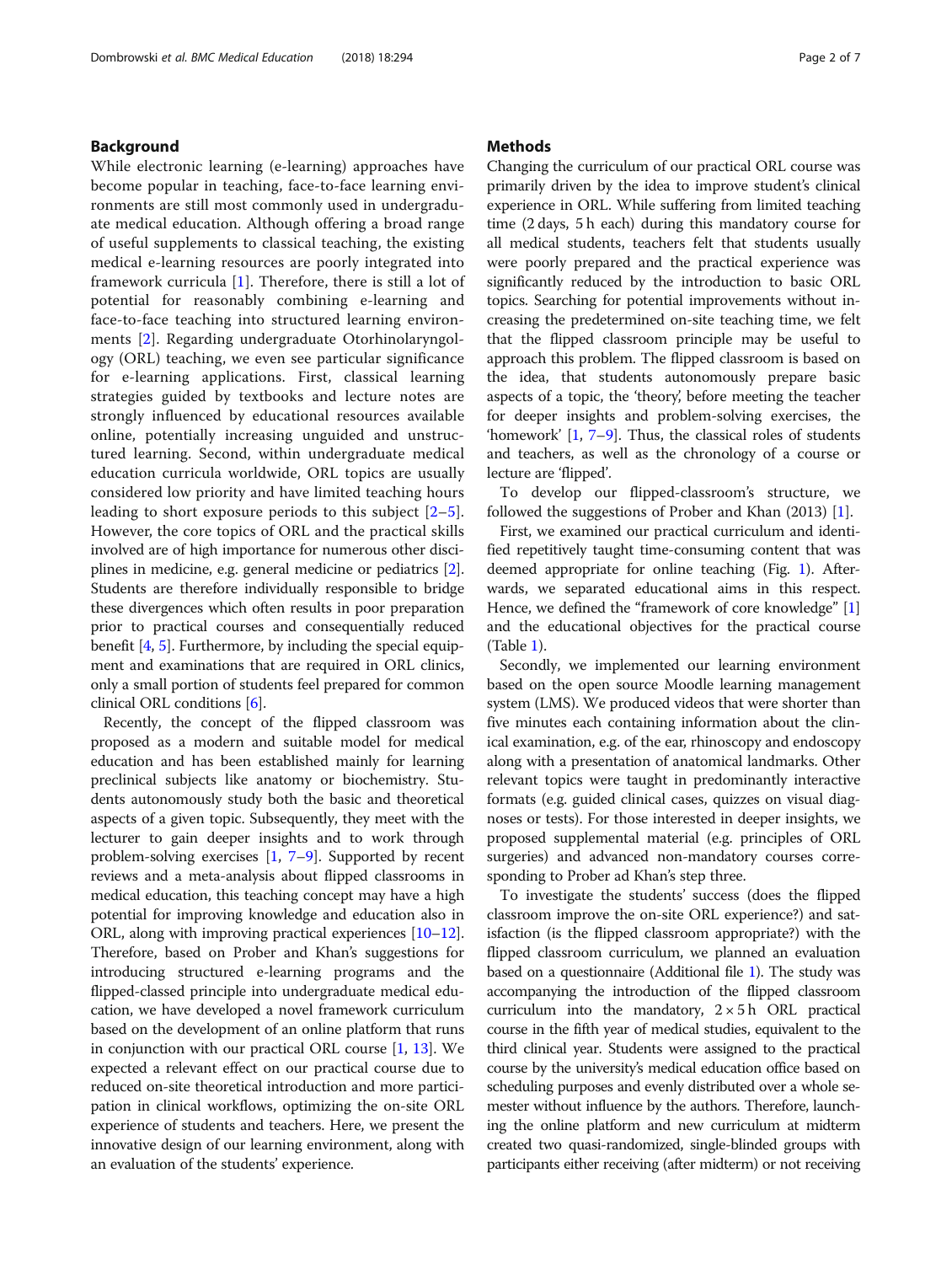<span id="page-2-0"></span>

access (before midterm) to the e-learning program. The main purpose of this randomization was to prevent a selection of e-Learning-attracted students in the intervention group (allocation bias). Both groups completed a questionnaire immediately following their practical course containing thirteen e-learning or learning related items. The study focused on the questionnaire for the e-learning group in order to assess the benefit of the e-learning platform for the practical course, as comparing a group with a massive learning intervention to a control without is usually not meaningful [[14\]](#page-6-0). The group without e-learning was anyway asked about their ORL-related learning behaviour, their general interest in ORL and their opinion about e-learning. As the main idea behind the flipped classroom framework was to improve student's preparation for the practical course and their ORL experience (success), the primary outcome in the intervention group was to analyse, if students using the moodle platform more frequently felt better prepared for and gained knowledge during the practical course compared to less intensive users. Those

questions were based on a four-point Likert scale (strongly agree – agree – disagree – strongly disagree). A general evaluation of the moodle course on a six-point Likert scale  $(1 = \text{very good}, 6 = \text{very bad}, \text{equivalent to german})$ usual grading system) was also included to assess satisfaction with the technical implementation of the flipped classroom.

Besides the questionnaires and the above-mentioned groups, we analysed user statistics of our e-learning platform for three years after its launch based on the internal moodle statistics module.

According to our local ethics committee's guidelines, a formal application was not necessary for our study. However, neither the collection of demographic data nor a comparison with results of the general ORL-assessment at the end of the semester was permitted.

The statistical analysis was performed with R Software for statistical computing (The R Foundation). P-values were considered significant below 5% threshold. Analyzed data was tested for normality with the Shapiro-Wilk test. Depending on dataset and question, we used Wilcoxon

Table 1 Educational aims of online vs. practical courses

| Item                 | Online course - gaining knowledge                                                                                          | Practical course – applying knowledge<br>· Identifying anatomical landmarks<br>• 3D orientation                        |  |  |
|----------------------|----------------------------------------------------------------------------------------------------------------------------|------------------------------------------------------------------------------------------------------------------------|--|--|
| Anatomy & physiology | • Refreshing knowledge                                                                                                     |                                                                                                                        |  |  |
| Medical history      | • Special features of ORL- anamnesis                                                                                       | • Perform ORL-adapted anamnesis                                                                                        |  |  |
| ORL-examination      | • Examination structure<br>· Instruments<br>- Names<br>- Purpose<br>- Handling – theoretically<br>• Physiological findings | • Reproducing structured examination<br>• Practice handling of instruments<br>· Identifying non-physiological findings |  |  |
| Further diagnostics  | • Basics<br>- Audiometry<br>- Vestibular diagnostics<br>- ENT-radiology                                                    | • Recognizing pathological audiometry/vestibular diagnostics<br>· Indication for radiological examinations             |  |  |
| Surgery              | • Principles of common surgeries<br>• Behavioural rules (operating room)                                                   | • Better orientation when visiting the operating room                                                                  |  |  |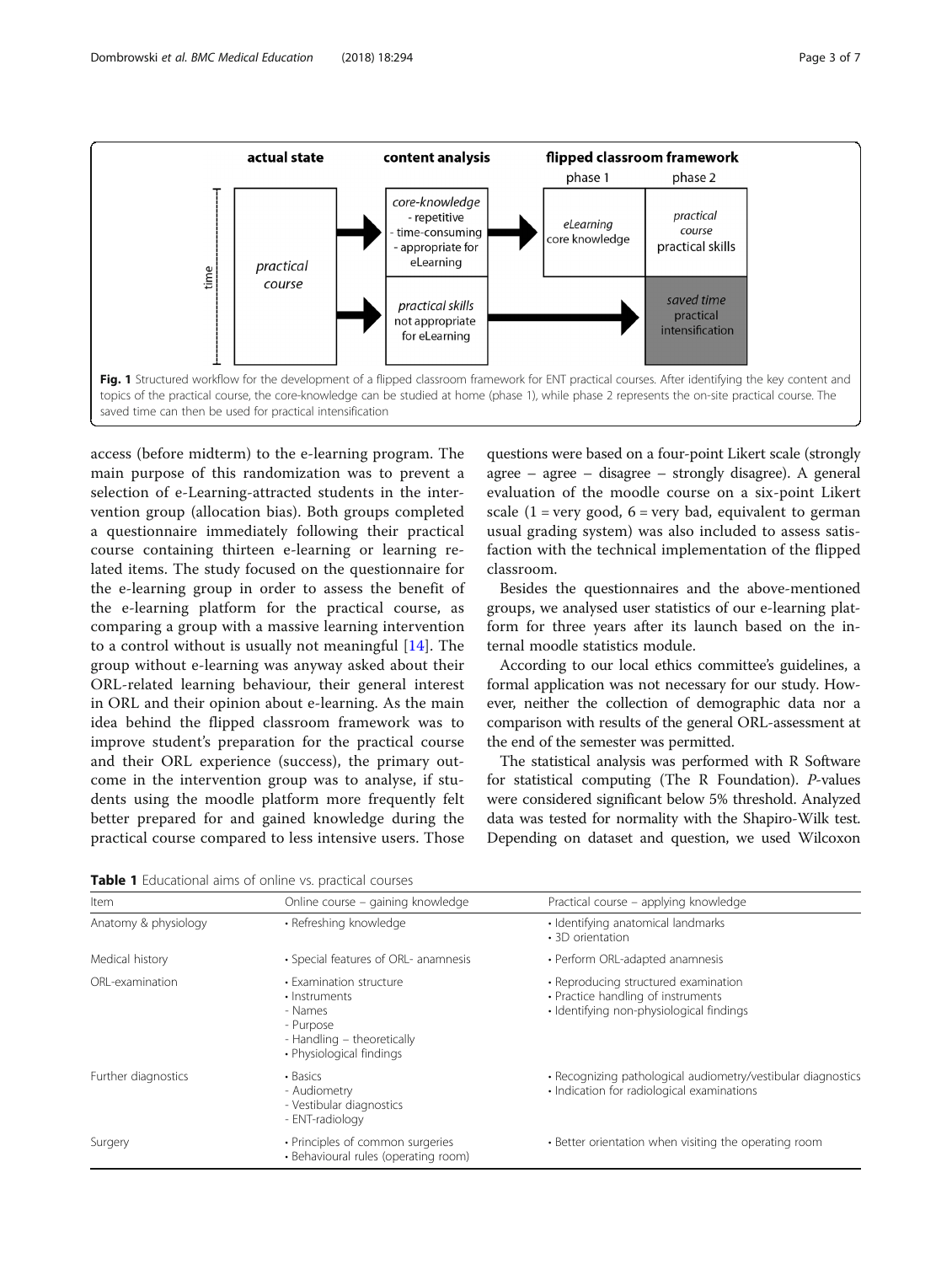rank sum test, two-sided proportional test or Fisher's exact test to test for significance.

#### Results

The study included 212 participants, resulting in group sizes of 103 students without and 109 students with access to the e-learning program. The internal consistency was acceptable for both types of questionnaires (Cronbach's α = 0.74 without, α = 0.78 with additional e-learning items).

For both study groups, we first asked about the use of educational resources to study ORL courses. Textbooks were used by half or less of the students (38.9% of the non-e-learning group vs. 51.4% of the e-learning group), whereas handouts tended to be highly important in both groups (69.9% vs. 92.2%, respectively). Students in the e-learning group used "free online resources" more often (10.7% vs. 51.5%, respectively). There were also students using costly online course materials (33% vs. 53.4%, respectively). A minority of students (7.8% vs. 6.8%, respectively) used other resources. The e-learning students in this study tended to use more than one learning resource (1 vs 2 median,  $p < 0.05$  Wilcoxon signed-rank test). Among students using a single source only for learning (50.4% of the non-e-learning group vs 14.7% of the e-learning group), 57.7 and 56.3% respectively relied solely on handouts. A summary of both groups' results and their count of learning resources is displayed in Fig. 2.

A general evaluation of our Moodle e-learning environment was provided by the e-learning participants (Fig. [3\)](#page-4-0). Altogether, a very good evaluation of stability, speed, ease of use, quality, and topicality was consistent with average scores between 1.54–1.75 recorded for all items.

Within the e-learning group, students were asked how well prepared they felt for the practical course, if our e-learning course itself prepared them sufficiently for the practical component and if they gained knowledge after participating in our flipped classroom curriculum (see Table [2\)](#page-4-0). Here, we excluded the data for the analysis, if one or more of those questions were incompletely answered. The majority agreed or strongly agreed to all of those questions. A small number disagreed and no one strongly disagreed. The results were divided into subgroups by the frequency of using the e-learning for preparation (*frequently* = went through the preparation items completely at least once, occasionally = went through some parts of the preparation completely,  $rarely = did not complete any content). Students using$ the e-learning program a lot tended to more often strongly agreed to all three items on the questionnaire. The difference was statistically significant for the item "E-learning prepared sufficiently",  $p = 0.001$ , Fisher's exact test.

In both study groups, we asked for students' general interest in ORL and in further development of e-learning on a 4-point Likert scale to investigate, if participation in the flipped classroom may improve both. Here, 79.2% of the non-e-learning group vs. 72.9% of the e-learning group agreed to be strongly interested (21.8% vs. 22.4%) or interested (57.4% vs. 50.5%) in ORL. Only 18.8% vs. 25.2% stated to have a low interest while 2% vs. 1.9% said to have no interest in ORL (not significant, Fisher's exact test). Regarding participants' opinions on whether further development of e-learning programs would be meaningful, less students in the "non-e-learning" group strongly agreed (41.9% non-e-learning vs. 53% e-learning group), with more agreeing overall (46.6% vs. 40.2%, respectively).

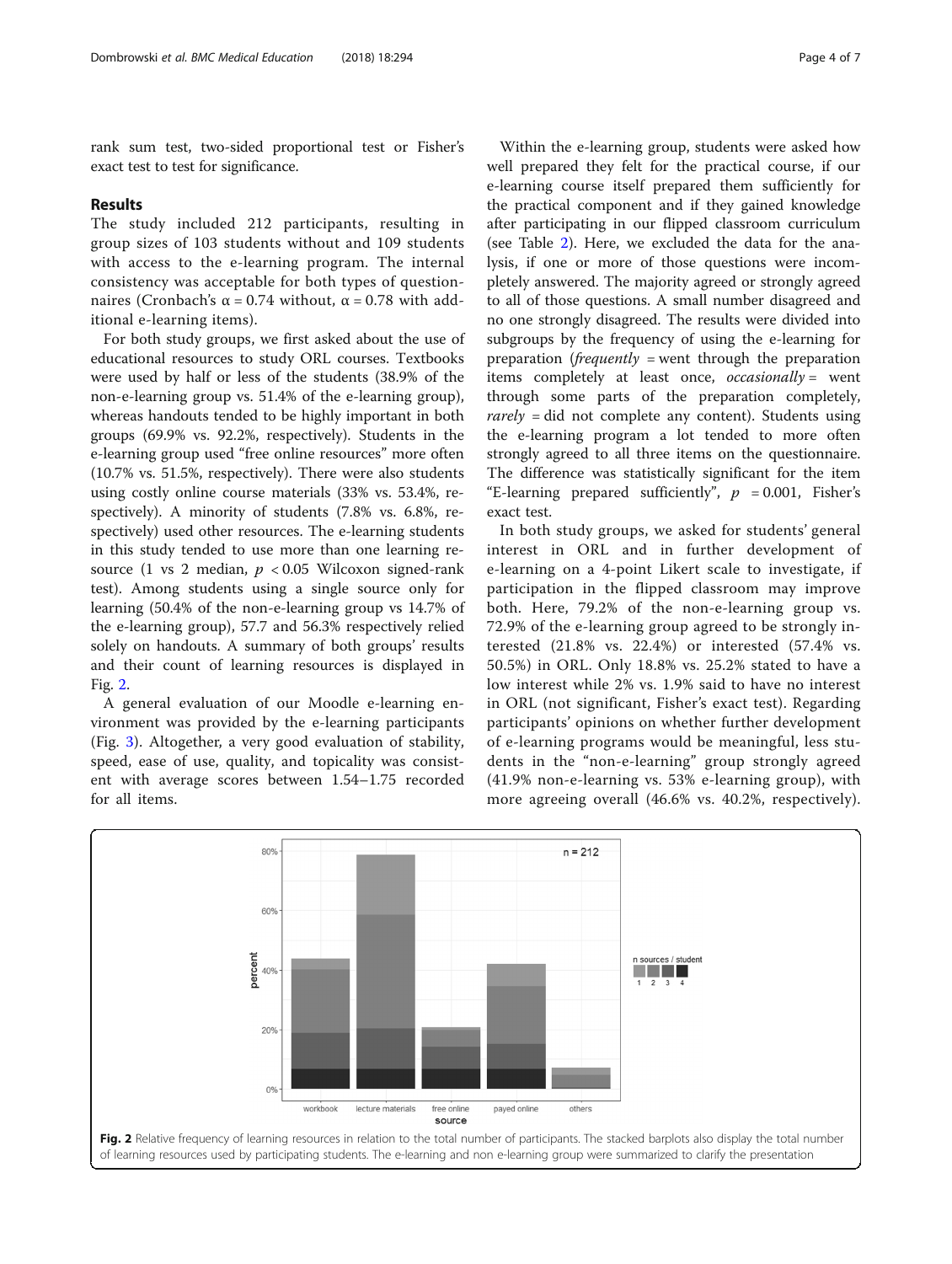<span id="page-4-0"></span>

Only 8.1% vs. 6.9% disagreed, and 3.5% vs. 0% strongly disagreed, respectively (not significant, Fisher's exact test).

In addition to the above-mentioned questionnaires, we analyzed the user statistics of our e-learning platform for three years after its launch indepently from the study. Median click rates per month increased from 184.5 (minimum 0, maximum 605 clicks per month) in the first year to 1203 (127–9886 clicks/month) in the third year. Additionally, 66.1% ( $n = 62$ ) reported using the e-learning program "frequently", while 22.6 and 11.3% did this "occasionally" or "rarely". The most frequently used category on the e-learning program was "learning with clinical cases" (average: 1674 clicks/year), while "examination videos" had the lowest click rates (average: 145 clicks/year). Maximum click rates were

always registered shortly before written ORL exams, lowest during semester breaks.

## Discussion

Here, we presented the first flipped classroom design for undergraduate practical courses in otorhinolaryngology and its evaluation by medical students. With 212 participants, resulting in group sizes of 103 students without and 109 with e-learning experience, we were able to include a reasonable number of medical students.

Within the general evaluation, an overall high satisfaction with the Moodle LMS corresponds to its wide acceptance in higher education nowadays along with its open source availability and simplicity to customise. Looking at consistently high satisfaction rates for quality and content

Table 2 Overview of the items "I feel well prepared", "e-learning prepared sufficiently", "I gained knowledge" related to the frequency of using the e-learning course

| Question ( $n = 62$ each)                            |              | Strongly agree | Agree      | Disagree     | Strongly disagree | N/A        |
|------------------------------------------------------|--------------|----------------|------------|--------------|-------------------|------------|
| generally feel well prepared                         |              | 14 (22.6%)     | 37 (59.7%) | 4(6.5%)      | $0(0\%)$          | 7 (11.3%)  |
| Use of e-learning                                    | frequently   | 13 (21.0%)     | 25 (40.3%) | $\mathbf{0}$ | 0                 | $3(4.8\%)$ |
|                                                      | occasionally | $1(1.6\%)$     | 10 (16.1%) | $1(1.6\%)$   | $\mathbf{0}$      | $2(3.2\%)$ |
|                                                      | rarely       | 0              | $2(3.2\%)$ | 3 (4.8%)     | $\mathbf{0}$      | 2          |
| E-learning prepared myself sufficiently <sup>a</sup> |              | 14 (22.6%)     | 38 (61.3%) | $1(1.6\%)$   | $0(0\%)$          | 9 (14.5%)  |
| Use of e-learning                                    | frequently   | 13 (21.0%)     | 24 (38.7%) | $1(1.6\%)$   | 0                 | $3(4.8\%)$ |
|                                                      | occasionally | $1(1.6\%)$     | 11 (17.7%) | $\mathbf{0}$ | $\mathbf{0}$      | $2(3.2\%)$ |
|                                                      | rarely       | $\mathbf{0}$   | $3(4.8\%)$ | $\mathbf{0}$ | $\mathbf{0}$      | $4(6.5\%)$ |
| gained knowledge                                     |              | 18 (29.3%)     | 31 (50.0%) | $5(8.1\%)$   | $0(0\%)$          | 8 (12.9%)  |
| Use of e-learning                                    | frequently   | 10 (16.1%)     | 24 (38.7%) | 4(6.5%)      | 0                 | $3(4.8\%)$ |
|                                                      | occasionally | $5(8.1\%)$     | 6(9.7%)    | 1(1.6%)      | 0                 | $2(3.2\%)$ |
|                                                      | rarely       | $3(4.8\%)$     | $1(1.6\%)$ | $\mathbf{0}$ | 0                 | $3(4.8\%)$ |

<sup>a</sup>significant difference between subgroups (frequency vs Likert), Fisher's exact test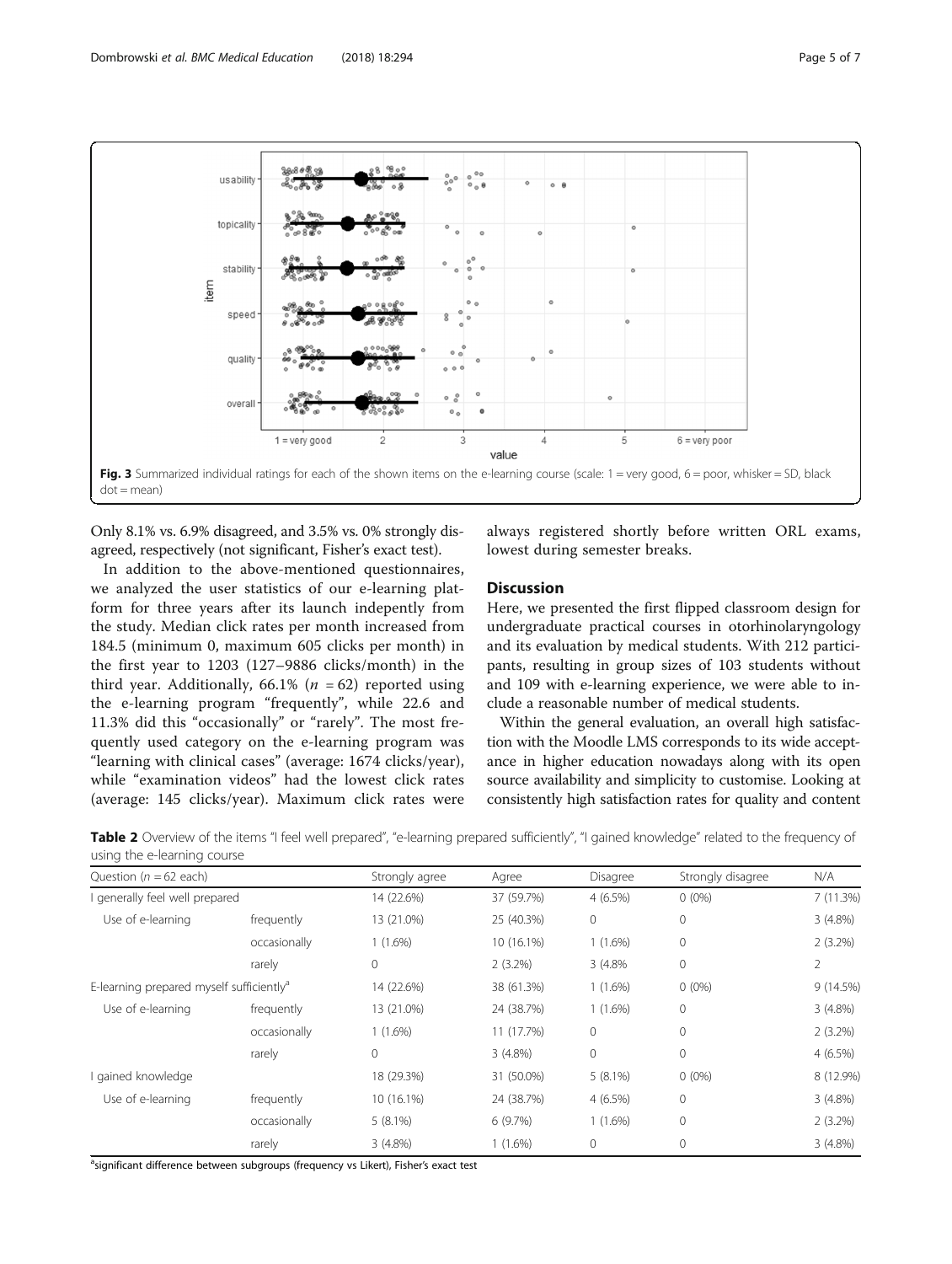as well as a high overall rating our content appears appropriate for its purpose. The analysis of average click rates for our core videos explaining ORL examination approximately correspond to the number of participating students. While we were neither allowed nor technically able to link this data with personal learning behaviour, we could speculate that most students watched these videos only once. If so, this could be an indication that eight videos of approximately 2 min are near the reasonable amount of time for preparation. But this aspect is hard to assess and still a matter of discussion among medical education professionals [[15](#page-6-0)]. The popularity of our category "learning with clinical cases" can be explained with their similarity to the current design of written exams in Germany and their capability to virtually rebuild clinical decision strategies.

Increasing medical applications of flipped classrooms were published recently but mostly in the context of preclinical courses e.g. anatomy or biochemistry [[7,](#page-6-0) [8](#page-6-0)]. Regarding clinical undergraduate education, Lin et al. compared a flipped classroom with lecture-based teaching for two theoretical lessons in ophthalmology a discipline with similar demands as ORL regarding teaching time and relevance among students. Both teachers and students were more satisfied with the flipped classroom design compared to lecture-based learning and students had better experiences of problem solving, creative thinking and team working  $[16]$  $[16]$ . After consequently implementing a flipped classroom in our practical course curriculum, we experienced a noticeable benefit as introduction time could be reduced to a minimum allowing an immediate start with practical teaching contents. This observation corresponds well to our finding that students using e-learning frequently felt to be prepared better. Those students also significantly more often agreed to have gained knowledge suggesting a positive effect of the flipped classroom design on the on-site learning experience. In our case, only one student disagreed that our flipped classroom prepares well for the practical course. Similar findings were described in other studies of the implementation of flipped classroom formats in undergraduate medical education  $[12, 16-18]$  $[12, 16-18]$  $[12, 16-18]$  $[12, 16-18]$  $[12, 16-18]$  $[12, 16-18]$ . We agree that at least parts of these results are due to increased teaching and learning activities like Cheng et al. proposed recently [\[8](#page-6-0)].

Another interesting result of our study indicates a change of paradigm concerning the resources for learning ORL. Online resources have become more popular in the recent years, since < 50% of the students in this study using textbooks for learning. Issued lecture materials or handouts were most frequently used suggesting a still existing orientation towards classical learning and teaching concepts. This fact emphasizes the necessity of providing a suitable curriculum since approximately 30% of the students in the group without access to the e-learning program relied solely on materials issued for studying ORL. As students in the e-learning group used significantly more resources for learning ORL in parallel most of them used our voluntary e-learning platform as an additional tool to their normal learning strategies.

Our data do not support our initial thesis that medical students may be more interested in studying ORL courses if effective teaching concepts are provided. Anyway, we showed that a general interest in ORL was expressed in almost two thirds of all our participants. Furthermore, despite the use of the e-learning platform being voluntary two thirds of the students reported using it frequently for preparation of the practical course and around 90% of all students desired further development of our e-learning concept. We conclude, that the initially observed poor preparation for our practical courses triggering the curriculum change, does not seem to be a consequence of poor general interest in ORL topics. Anyway, our flipped classroom based strategy may help motivating students to pass a distinct and focused preparation before the course.

Our proposed model for a flipped classroom design is a suitable strategy to compete against students' poor experience of studying ORL in undergraduate medical education. Consistent with existing literature, we showed that our concept generated high satisfaction rates and students reporting the impression of being better prepared when using the e-learning program. Therefore, we agree with other educational experts' in the opinion that the flipped classroom is a valuable concept that can be applied supporting general teaching methods in medical education. One could speculate, that our model could also be translated to other medical discplines with limitied teaching time besides ORL.

Designed as a proof of concept study in real world practice, our work has several limitations. While we could demonstrate the feasibility of our e-learning approach, a control group showing the superiority of the flipped classroom to other approaches is missing. This is a result of both integrating the study into the defined environment of a mandatory practical course, as well as the complex and time-consuming design of a control group, that is also exposed to increased teaching and learning activities. Additionally, the study is impaired by the lack of validated assessment tools, especially for practical skills in ORL. Our results therefore demand for external validation and follow-up research, e.g. including investigation of students' participation in clinical workflows, satisfaction of teachers and an individual assessment of practical skills. The latter part would require a personalized data collection and assessment, which was in our case not approved by the local ethics committee.